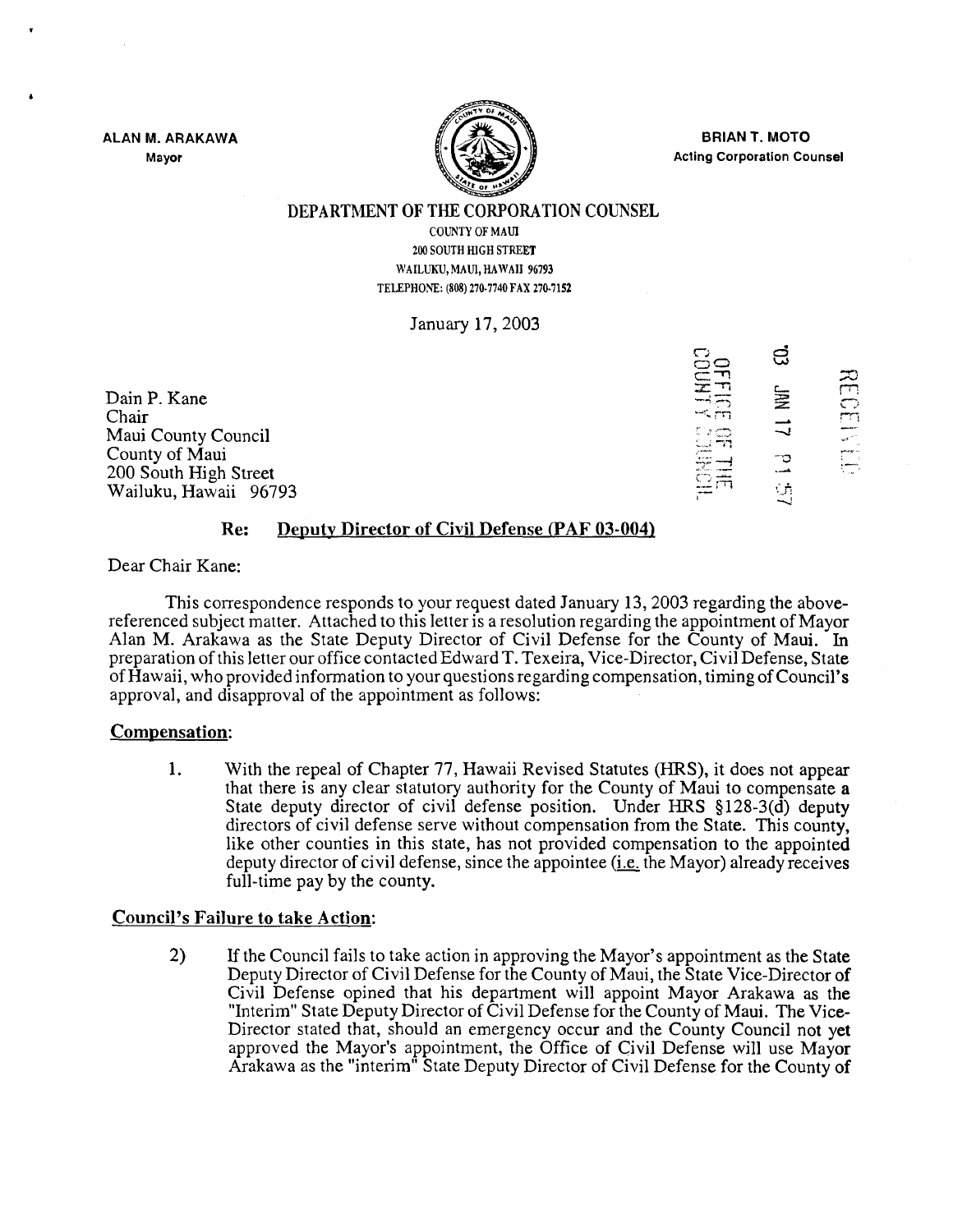DainP. Kane Chair Maui County Council<br>Re: Denuty Direct Deputy Director of Civil Defense (PAF 03-004) January 17, 2003 Page 2

> Maui, as the Mayor is considered the head of all local organizations for civil defense. i.e. the departments of police, fire, water, and public works.<sup>1</sup>

#### Council's Disapproval:

3) If Council disapproves Mayor Arakawa's appointment, the State Civil Defense Office will take the same action as outlined above in answer 2, and under HRS Chapter 128 the Mayor, as the appointed "interim" State Deputy Director of Civil Defense for the county, shall be the head of all local organizations for civil defense.

If I can be of any further assistance, please feel free to contact me with your concerns.

Very truly yours, ty Corporation Counsel  $D_K$ KIM' $T$ 

APPROVED FOR TRANSMITTAL:

 $\frac{1}{\sqrt{2}}$ 

Acting Corporation Counsel

JDK:epg S:IALL\ldk\civil.defense.2.wpd cc: Edward T. Texeira, Vice-Director, Civil Defense, State of Hawaii

<sup>&</sup>lt;sup>1</sup> The Vice-Director pointed out that the position of State Deputy Director is not a pro forma appointment, but it allows connectivity and linkage between the various county organizations for civil defense with the State Director's office. In case of an emergency, time is of the essence, effective and quick communication is paramount to an effective response by local government. Therefore, a direct link to local organizations for civil defense is the "lynch pin" to a successful response to any emergency. That "lynch pin" is the person who is the head of all local organizations for civil defense. The Vice-Director is of the opinion that the Mayor of Maui County is that person.